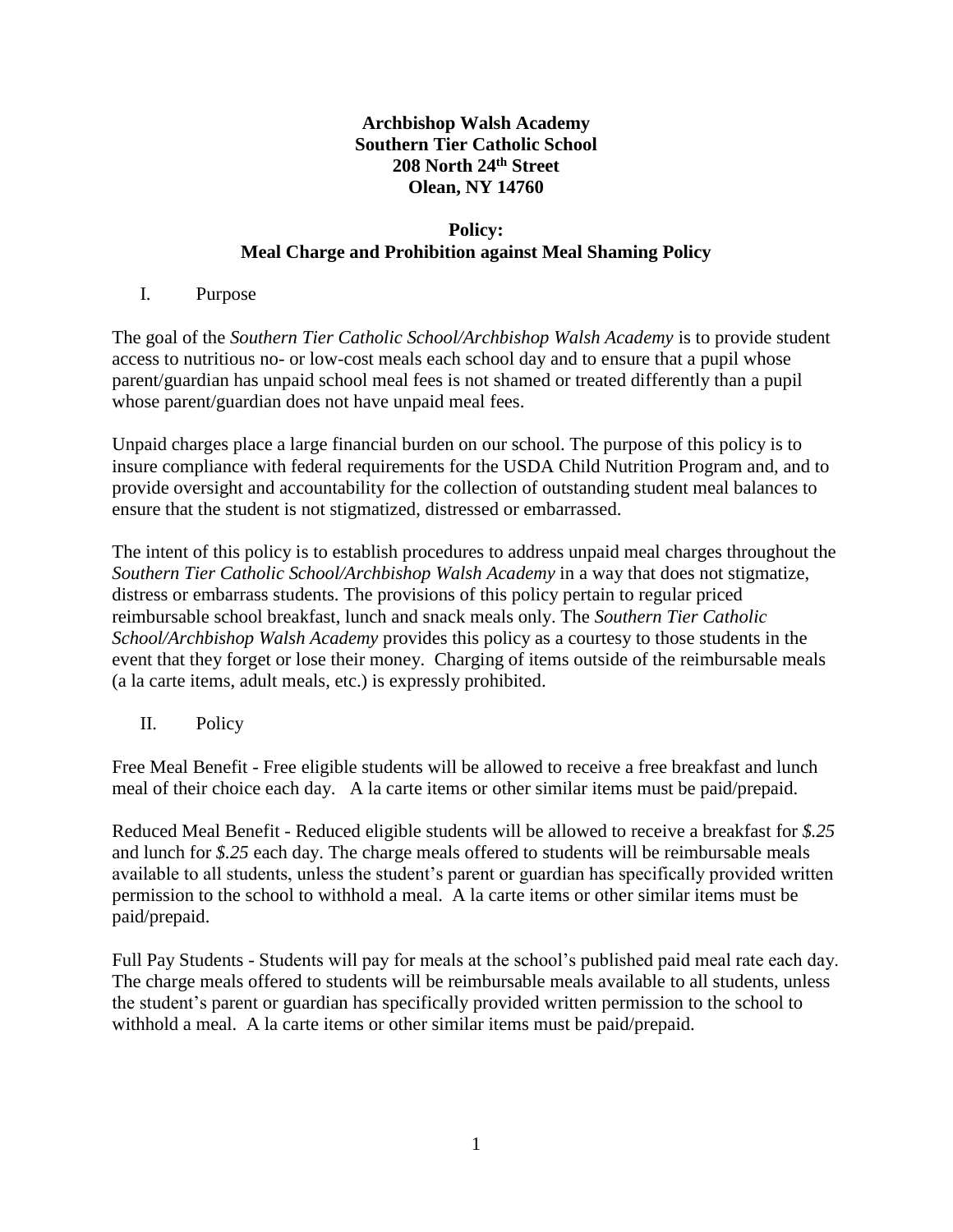#### ONGOING STAFF TRAINING:

- $\Box$  Staff will be trained annually and throughout the year as needed on the procedures for managing meal charges using the NYSED Webinar or the school's training program.
- $\Box$  Staff training includes ongoing eligibility certification for free or reduced price meals.

#### PARENT NOTIFICATION:

 $\Box$  Parents/guardians will be notified that a student's meal card or account balance is exhausted and has accrued meal charges within 20 days of the charge and then every 30 days/weeks thereafter.

#### PARENT OUTREACH:

- $\Box$  Staff will communicate with parents/guardians with five or more meal charges to determine eligibility for free or reduced price meals.
- $\Box$  School staff will make two documented attempts to reach out to parents/guardians to complete a meal application in addition to the application and instructions provided in the school enrollment packet.
- $\Box$  School staff will contact the parent/guardian to offer assistance with completion of meal application to determine if there are other issues within the household causing the child to have insufficient funds, offering any other assistance that is appropriate.
- $\Box$  SFA staff will contact parent/guardian to address student lunch account that has incurred a negative balance.

#### MINIMIZING STUDENT DISTRESS:

- $\Box$  School will not publicly identify or stigmatize any student on the line or discuss any outstanding meal debt in the presence of any other students.
- $\Box$  Students who incur meal charges will not be required to wear a wristband or handstamp, or to do chores or work to pay for meals.
- $\Box$  Schools will not throw away a meal after it has been served because of the student's inability to pay for the meal or because of previous meal charges.
- $\Box$  Schools will not take any action directed at a pupil to collect unpaid school meal fees.
- $\Box$  Schools will deal directly with parents/guardians regarding unpaid school meal fees.